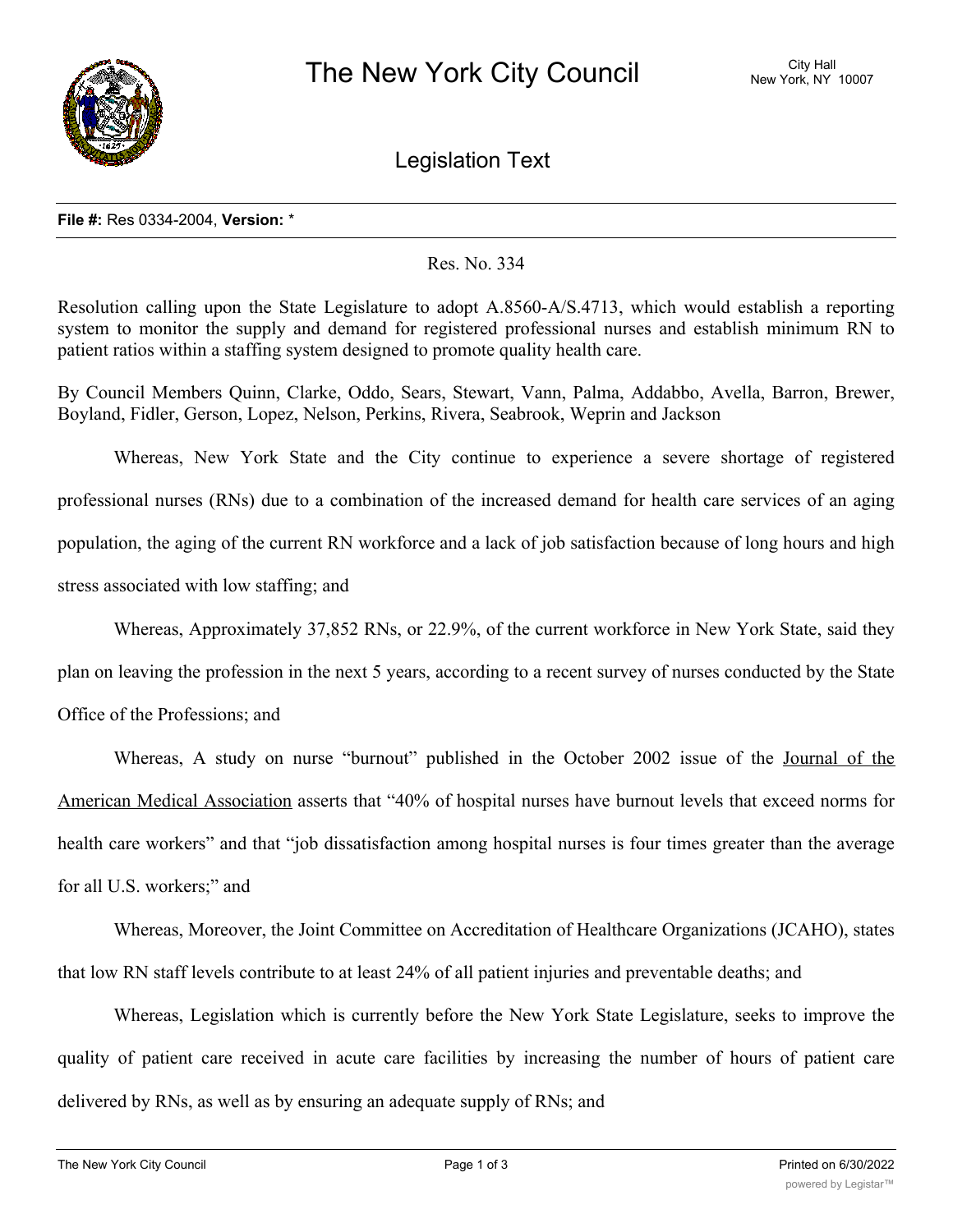Whereas, A.8560-A/S.4713 would amend the State Labor Law to require that the State Labor Commissioner present an annual report to the legislature identifying various factors that have resulted in a nursing shortage in New York State and projecting supply and demand for RNs for the coming year; and

Whereas, The legislation would also amend the State Public Health Law to require acute care facilities to include a basic staffing plan when seeking an operating certificate, and make such plan available to the public; and

Whereas, A.8560-A/S.4713 would also require acute care facilities to report to the State Health Commissioner incidents of failure to staff according to the basic staffing plan, as well as incidents when emergency patients have to be diverted to other facilities due to insufficient RN staffing; and

Whereas, The legislation would also establish minimum nurse to patient ratios in the following service units: Critical Care, Emergency Departments, Perioperative Care, Maternal or Child Care, Medical/Surgical Care, Behavioral Care and Rehabilitative Care; and

Whereas, The legislation would create a nursing advisory committee to counsel the State Health Commissioner in relation to acuity systems, staffing plans and RN to patient ratios in service units not specified in the legislation; and

Whereas, Additionally, the legislation would provide the State Health Commissioner with the authority to establish safe staffing standards to reflect the personnel needed, beyond the minimum RN to patient ratios, to meet patient care needs, prevent adverse patient outcomes and minimize the amount of non-nursing tasks performed by licensed nurses; and

Whereas, A.8560-A/S.4713 would also require each acute care facility to establish a committee of RNs to assist in the development of the facility's basic staffing plan and nursing orientation plans; now, therefore, be it,

Resolved, That the Council of the City of New York calls upon the State Legislature to adopt A.8560- A/S.4713, which would establish a reporting system to monitor the supply and demand for registered